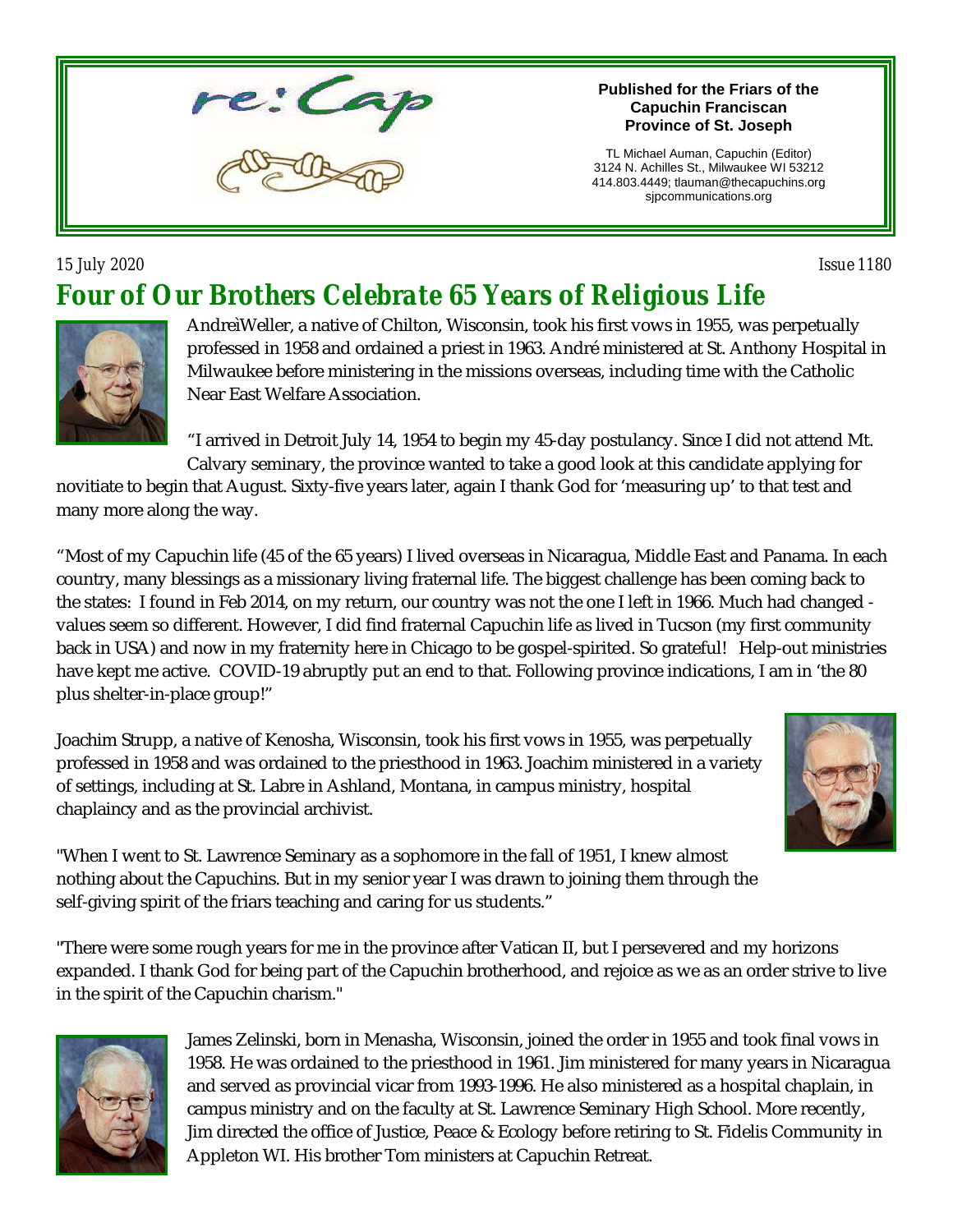"There is so much to be thankful for after 65 years. All the people who were significant along the way from family, to Capuchin brothers, and so many marvelous others met at the various crossroads of life and ministry. All added blessings to the journey. Underlying this blest journey was/is the marvelous spirit and vision of St Francis, expressed best for me in his seeing all—everyone and everything—in the loving relational metaphor of "sister and brother." It served so well as inspiration and motivation in work with the vulnerable and for systemic change over these years. God be praised."

Elroy Pesch was born in Auburn WI. He joined the order in 1954 and was perpetually professed in1958, and ordained a priest in 1963. Elroy taught at the Capuchin seminary in Crown Point IN before spending time in New York for further studies. In 1966 he ministered at St. Anthony Hospital in Milwaukee for a short time before joining the St. Lawrence Seminary High School faculty where he taught for 20 years. After a year's sabbatical he returned to the faculty in 1988. In addition to teaching, Elroy did regular helpouts at local

parishes in the Mt. Calvary area. Elroy retired a few years ago and still resides at St. Lawrence Friary in Mt. Calvary.

### *We Saw You at the Archdiocesan March*

Last Saturday morning, hundreds of people promoted peace, solidarity and equality by marching together in the Archdiocese of Milwaukee's Black Catholic March for Racial Justice. As the shirts given out at the march say, "Racism is a sin. (US Bishops, 1979)" and "If you want peace, work for justice. (Paul VI, 1972)."



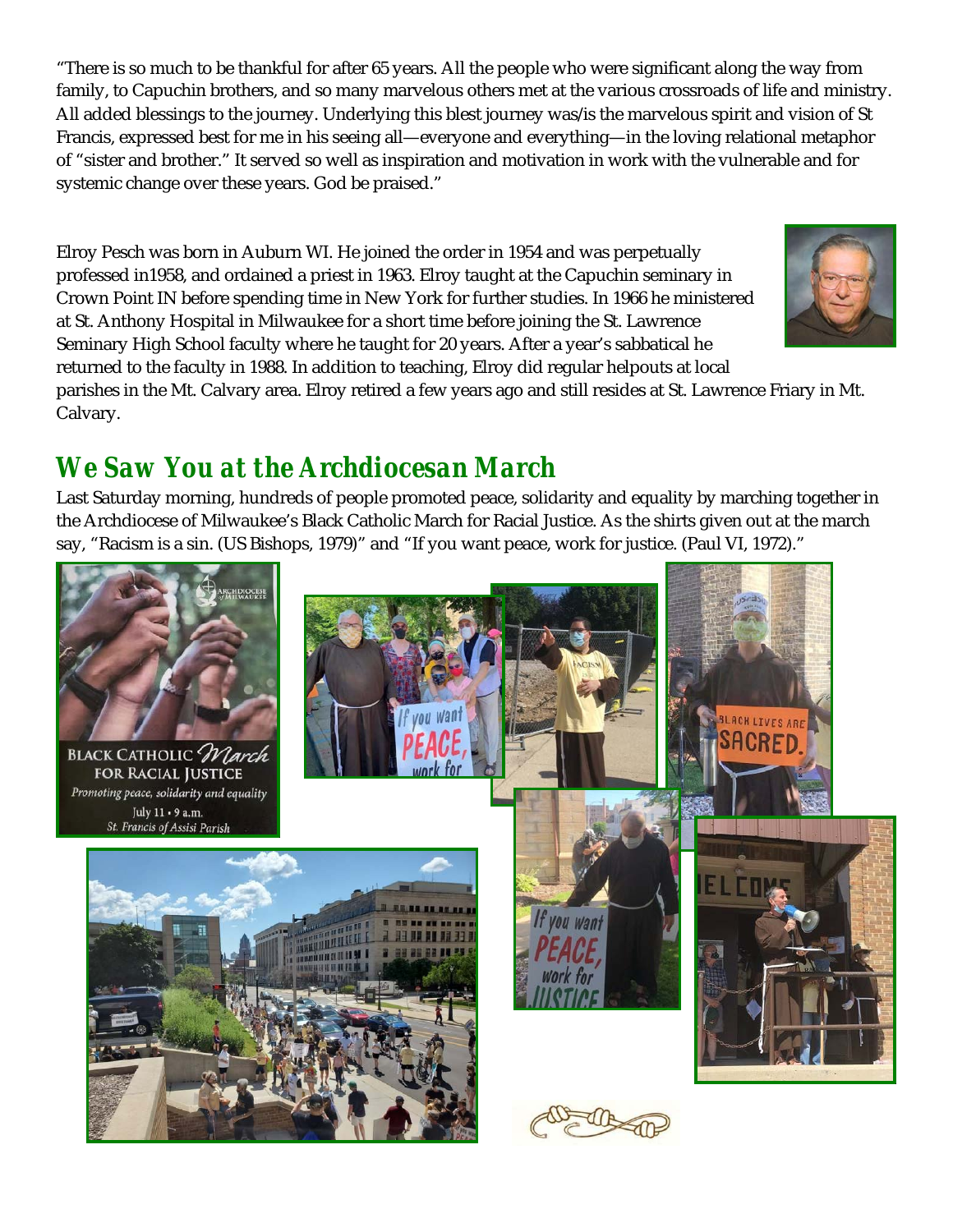# *Quick Review*

*by Richard Hart*



*The Universal Christ* has drawn much praise as well as criticism, but Richard Rohr is undaunted by his critics because he believes in the reformation of faith by defending his thesis through Scripture, quoting it extensively, theology and history. Rohr distinguishes Jesus from Christ by stating that Jesus is limited and earthbound while Christ is unlimited, universal and cosmic, and encourages us beyond the binary of win-lose to an infinite win-win gospel. He maintains that the cosmic or universal Christ became incarnate in time and "is still being revealed," and insists that love is the universal language that continues showing itself despite our efforts to resist it. The book is a culmination of all that Richard has written, taught and preached; it debuted as number 12 in the *New York Times* best seller list.

# *Teaching Iconography*

Thomas Skowron spent some time this summer at St. Conrad's in Milwaukee teaching the postulants regarding iconography, his expertise.







## *The Road to Joy*

In *The Road to Joy,* Kevin McClone (former Capuchin friar) invites us to join him in a personal and professional journey exploring eight core psycho-spiritual pathways that lay the foundation for more joyful living. Inspired by the death of his beloved wife, Grace Chen-McClone, this book seeks to integrate core pathways of psycho-spiritual transformation. Each chapter explores one pathway in depth, utilizing psychological and spiritual sources, and ends with concrete practical action plans. McClone draws heavily from psychology research and spirituality embedded in various spiritual and mystical traditions including the wisdom rooted in the twelve steps of Alcoholics Anonymous. Kevin is currently serves as a consultant to the province.